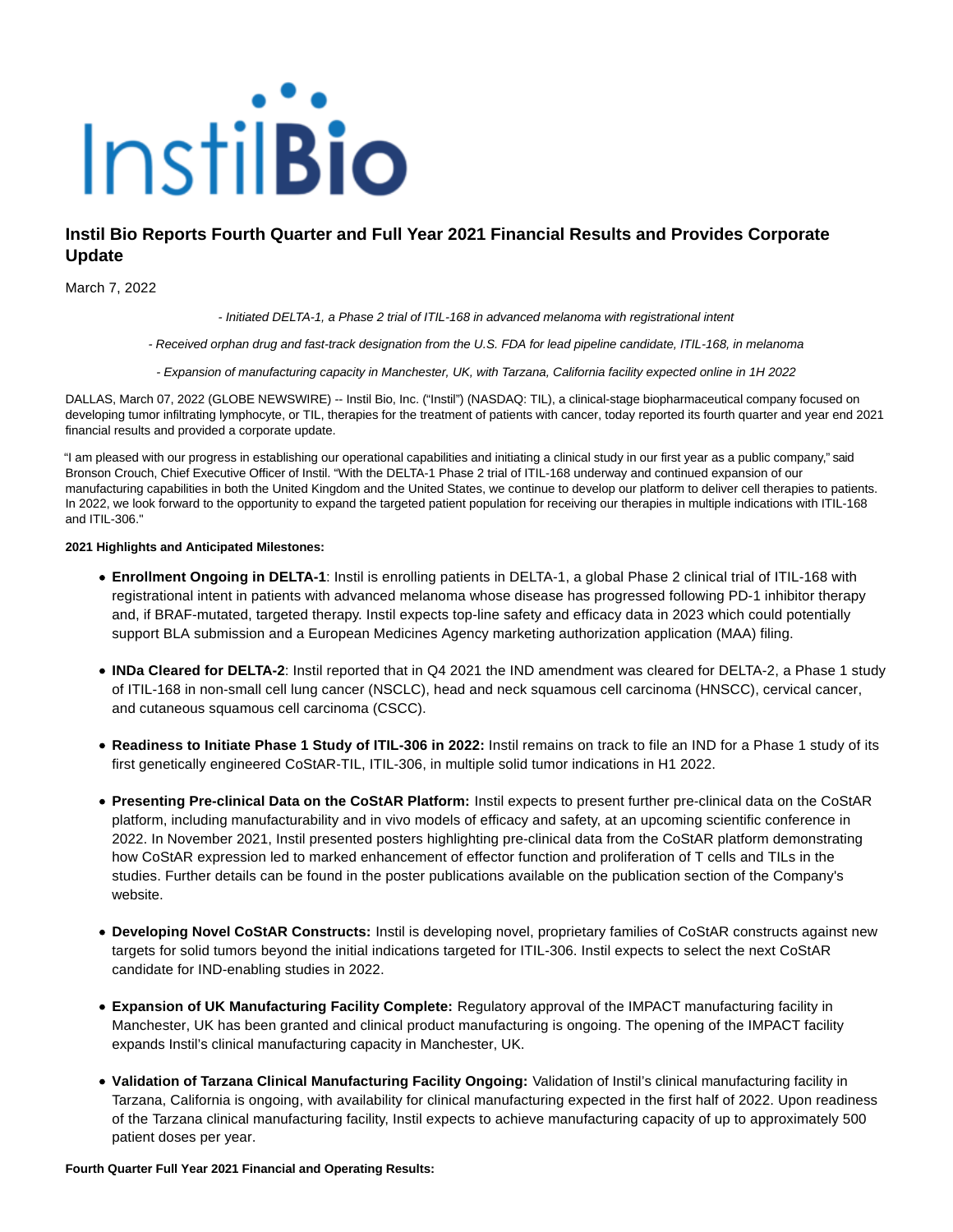As of December 31, 2021, we had \$37.6 million in cash and cash equivalents and \$416.5 million in marketable securities, compared to \$241.7 million in cash and cash equivalents and no investments in marketable securities as of December 31, 2020. The Company expects that its cash, cash equivalents and marketable securities as of December 31, 2021 will enable it to fund its operating plan into 2023.

Research and development expenses were \$42.6 million and \$107.3 million for the fourth quarter and full year ended December 31, 2021, compared to \$10.2 million and \$19.4 million for the fourth quarter and full year ended December 31, 2020, respectively.

General and administrative expenses were \$11.2 million and \$48.3 million for the fourth quarter and full year ended December 31, 2021, compared to \$7.2 million and \$14.4 million for the fourth quarter and full year ended December 31, 2020, respectively

## **INSTIL BIO, INC. SELECTED FINANCIAL DATA**

(Unaudited; in thousands, except share and per share amounts)

#### **Statements of Operations**

|                                                                                    | <b>Three Months Ended</b><br>December 31. |             |    |            |    | <b>Year Ended December 31.</b> |     |            |  |
|------------------------------------------------------------------------------------|-------------------------------------------|-------------|----|------------|----|--------------------------------|-----|------------|--|
|                                                                                    |                                           | 2021        |    | 2020       |    | 2021                           |     | 2020       |  |
| Revenue                                                                            |                                           |             | \$ |            |    |                                | \$  | 138        |  |
| Operating expenses:                                                                |                                           |             |    |            |    |                                |     |            |  |
| Research and development                                                           |                                           | 42,577      |    | 10,247     |    | 107,251                        |     | 19,399     |  |
| General and administrative                                                         |                                           | 11,175      |    | 7,230      |    | 48,309                         |     | 14,383     |  |
| Total operating expenses                                                           |                                           | 53,752      |    | 17,477     |    | 155,560                        |     | 33,782     |  |
| Loss from operations                                                               |                                           | (53, 752)   |    | (17, 477)  |    | (155, 560)                     |     | (33, 644)  |  |
| Other (expense), net                                                               |                                           | (538)       |    | 443        |    | (1, 195)                       |     | (3,943)    |  |
| Loss before income tax expense                                                     | \$                                        | (54, 290)   | \$ | (17, 034)  | -S | (156, 755)                     | S   | (37, 587)  |  |
| Income tax expense                                                                 |                                           | (1,060)     |    | (151)      |    | (39)                           |     | (151)      |  |
| Net loss                                                                           |                                           | (55, 350)   |    | (17, 185)  |    | (156,794)                      | \$  | (37, 738)  |  |
| Net loss per share, basic and diluted                                              |                                           | (0.43)      |    | (1.00)     |    | (1.48)                         | \$. | (2.36)     |  |
| Weighted-average shares used in computing net loss per share, basic<br>and diluted |                                           | 128,952,362 |    | 17,201,427 |    | 105,993,230                    |     | 15,997,794 |  |

#### **Selected Balance Sheet Data**

|                                                                | December 31,<br>2021 |         |  | December 31,<br>2020 |  |  |
|----------------------------------------------------------------|----------------------|---------|--|----------------------|--|--|
| Cash, cash equivalents and marketable securities               |                      | 454.099 |  | 241.714              |  |  |
| Total assets                                                   |                      | 609.983 |  | 319.012              |  |  |
| <b>Total liabilities</b>                                       |                      | 54.784  |  | 26.645               |  |  |
| Convertible preferred stock and stockholders' equity (deficit) |                      | 555.199 |  | 292,367              |  |  |

#### **About Instil Bio**

Instil Bio, Inc. (Nasdaq: TIL) is a clinical-stage biopharmaceutical company focused on developing tumor infiltrating lymphocyte, or (TIL), therapies for the treatment of patients with cancer. The Company has assembled an accomplished management team with a successful track record in the development, manufacture, and commercialization of cell therapies. Using the Company's proprietary, optimized, and scalable manufacturing processes at its in-house manufacturing facilities, Instil is advancing its lead TIL product candidate, ITIL-168, for the treatment of advanced melanoma and other solid tumors as well as ITIL-306, a next-generation, genetically engineered TIL therapy for multiple solid tumors. For more information visit www.instilbio.com and LinkedIn.

#### **Forward-Looking Statements**

This press release contains forward-looking statements within the meaning of the Private Securities Litigation Reform Act of 1995. Words such as "anticipates," "believes," "expects," "intends," "projects," and "future" or similar expressions are intended to identify forward-looking statements. Forward-looking statements include statements concerning or implying the potential of our product candidates to positively impact quality of life and alter the course of disease in the patients we seek to treat, our research, development and regulatory plans for our product candidates, the timing of our ongoing and potential future clinical trials and studies and the availability of data therefrom, including our expectations concerning the availability of top-line data from our DELTA-1 clinical trial, the initiation of a Phase 1 study of ITIL-306, and the selection of the next CoStAR candidate for IND-enabling studies, the potential for us to make submissions concerning, and for our product candidates to receive, regulatory approval from the FDA or equivalent foreign regulatory agencies and whether, if approved, these product candidates will be successfully distributed and marketed, our plans to expand clinical manufacturing capabilities, including our expectations concerning the timing and impact of opening our Tarzana facility, and the potential benefits of orphan drug designation to ITIL-168, the adequacy of our cash resources, and other statements that are not historical fact. Forward-looking statements are based on management's current expectations and are subject to various risks and uncertainties that could cause actual results to differ materially and adversely from those expressed or implied by such forward-looking statements, including risks and uncertainties